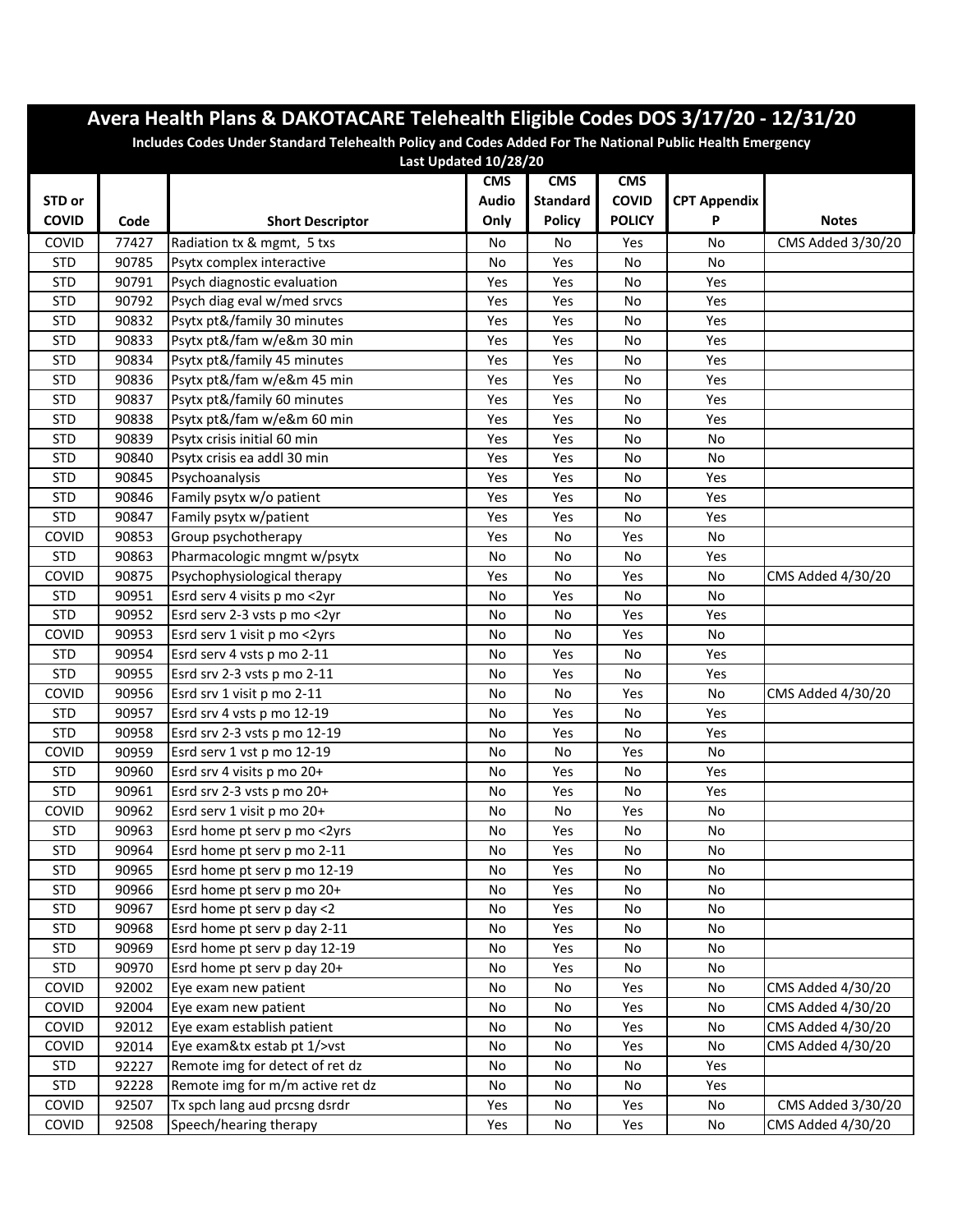| COVID        | 92521 | Eval of speech fluency                  | Yes | No  | Yes | No  | CMS Added 3/30/20  |
|--------------|-------|-----------------------------------------|-----|-----|-----|-----|--------------------|
| <b>COVID</b> | 92522 | Eval of speech sound prod               | Yes | No  | Yes | No  | CMS Added 3/30/20  |
| COVID        | 92523 | Eval of lang comp & epress              | Yes | No  | Yes | No  | CMS Added 3/30/20  |
| COVID        | 92524 | Behv & qualt analysis                   | Yes | No  | Yes | No  | CMS Added 3/30/20  |
| COVID        | 92526 | Tx swallowing dysf                      | No  | No  | No  | No  | Avera Custom Add   |
| COVID        | 92601 | Cochlear implt f/up exam <7             | No  | No  | Yes | No  | CMS Added 4/30/20  |
| <b>COVID</b> | 92602 | Reprogram cochlear implt <7             | No  | No  | Yes | No  | CMS Added 4/30/20  |
| COVID        | 92603 | Cochlear implt f/up exam 7/>            | No  | No  | Yes | No  | CMS Added 4/30/20  |
| COVID        | 92604 | Reprogram cochlear implt 7/>            | No  | No  | Yes | No  | CMS Added 4/30/20  |
| <b>STD</b>   | 93228 | Ext mob cardiov telem                   | No  | No  | No  | Yes |                    |
| <b>STD</b>   | 93229 | Ext mob cardiov telem, tech suprt       | No  | No  | No  | Yes |                    |
| <b>STD</b>   | 93268 | Ext electrocardio 24 hr mon             | No  | No  | No  | Yes |                    |
| <b>STD</b>   | 93270 | Ext electrocardio 24 hr mon; recrd      | No  | No  | No  | Yes |                    |
| <b>STD</b>   | 93271 | Ext electrocardio 24 hr mon; trns/anlz  | No  | No  | No  | Yes |                    |
| <b>STD</b>   | 93272 | Ext electrocardio 24 hr mon; rev/ intrp | No  | No  | No  | Yes |                    |
| COVID        | 93797 | Cardiac rehab                           | No  | No  | Yes | No  | CMS Added 10/14/20 |
| COVID        | 93798 | Cardiac rehab/monitor                   | No  | No  | Yes | No  | CMS Added 10/14/20 |
| COVID        | 95970 | Alys npgt w/o prgrmg                    | No  | No  | Yes | No  | CMS Added 10/14/20 |
| COVID        | 95971 | Alys smpl sp/pn npgt w/prgrm            | No  | No  | Yes | No  | CMS Added 10/14/20 |
| COVID        | 95972 | Alys cplx sp/pn npgt w/prgrm            | No  | No  | Yes | No  | CMS Added 10/14/20 |
| COVID        | 95983 | Alys brn npgt prgrmg 15 min             | No  | No  | Yes | No  | CMS Added 10/14/20 |
| COVID        | 95984 | Alys brn npgt prgrmg addl 15            | No  | No  | Yes | No  | CMS Added 10/14/20 |
| COVID        | 93750 | Interrogation vad in person             | No  | No  | Yes | No  | CMS Added 10/14/20 |
| COVID        | 94002 | Vent mgmt inpat init day                | No  | No  | Yes | No  | CMS Added 4/30/20  |
| COVID        | 94003 | Vent mgmt inpat subq day                | No  | No  | Yes | No  | CMS Added 4/30/20  |
| COVID        | 94004 | Vent mgmt nf per day                    | No  | No  | Yes | No  | CMS Added 4/30/20  |
| <b>COVID</b> | 94005 | Home vent mgmt supervision              | No  | No  | Yes | No  | CMS Added 4/30/20  |
| COVID        | 94664 | Evaluate pt use of inhaler              | No  | No  | Yes | No  | CMS Added 4/30/20  |
| <b>STD</b>   | 96040 | Med genetics: genetic counseling        | No  | No  | No  | Yes |                    |
| COVID        | 96110 | Developmental screen w/score            | No  | No  | Yes | No  | CMS Added 4/30/20  |
| COVID        | 96112 | Devel tst phys/qhp 1st hr               | No  | No  | Yes | No  | CMS Added 4/30/20  |
| <b>COVID</b> | 96113 | Devel tst phys/qhp ea addl              | No  | No  | Yes | No  | CMS Added 4/30/20  |
| <b>STD</b>   | 96116 | Neurobehavioral status exam             | Yes | Yes | No  | Yes |                    |
| COVID        | 96121 | Nubhvl xm phy/qhp ea addl hr            | Yes | No  | Yes | No  | CMS Added 4/30/20  |
| COVID        | 96127 | Brief emotional/behav assmt             | Yes | No  | Yes | No  | CMS Added 4/30/20  |
| COVID        | 96130 | Psyc tst evl svc phys 1st hr            | Yes | No  | Yes | No  | CMS Added 3/30/20  |
| <b>COVID</b> | 96131 | Psyc tst evl svs phys add hr            | Yes | No  | Yes | No  | CMS Added 3/30/20  |
| <b>COVID</b> | 96132 | Neuropsyc tst evl phys 1st hr           | Yes | No  | Yes | No  | CMS Added 3/30/20  |
| COVID        | 96133 | Neuropsyc tst evl phys add hr           | Yes | No  | Yes | No  | CMS Added 3/30/20  |
| COVID        | 96136 | Psyc/npsyc tst phys 2+ tst 30 min       | Yes | No  | Yes | No  | CMS Added 3/30/20  |
| <b>COVID</b> | 96137 | Psyc/npscy tst phys 2+ tst add 30 min   | Yes | No  | Yes | No  | CMS Added 3/30/20  |
| <b>COVID</b> | 96138 | Psyc/npsyc tst tech 2+ tst 30 min       | Yes | No  | Yes | No  | CMS Added 3/30/20  |
| COVID        | 96139 | Psyc/npsyc tst tech 2+ tst add 30 min   | Yes | No  | Yes | No  | CMS Added 3/30/20  |
| <b>STD</b>   | 96156 | Hith bhv assmt/reassessment             | Yes | Yes | No  | No  |                    |
| COVID        | 96158 | Hlth bhv ivntj indiv 1st 30             | Yes | No  | Yes | No  | CMS Added 4/30/20  |
| <b>STD</b>   | 96159 | Hlth bhv ivntj indiv ea addl            | Yes | Yes | No  | No  |                    |
| <b>STD</b>   | 96160 | Pt-focused hith risk assmt              | Yes | Yes | No  | No  |                    |
| <b>STD</b>   | 96161 | Caregiver health risk assmt             | Yes | Yes | No  | No  |                    |
| <b>STD</b>   | 96164 | Hith bhv ivntj grp 1st 30               | Yes | Yes | No  | No  |                    |
| <b>STD</b>   | 96165 | Hith bhv ivntj grp ea addl              | Yes | Yes | No  | No  |                    |
| <b>STD</b>   | 96167 | Hlth bhv ivntj fam 1st 30               | Yes | Yes | No  | No  |                    |
| <b>STD</b>   | 96168 | Hith bhv ivntj fam ea addl              | Yes | Yes | No  | No  |                    |
| COVID        | 96170 | Hith bhv ivntj fam wo pt 1st            | No  | No  | Yes | No  | CMS Added 4/30/20  |
| COVID        | 96171 | Hith bhv ivntj fam w/o pt ea            | No  | No  | Yes | No  | CMS Added 4/30/20  |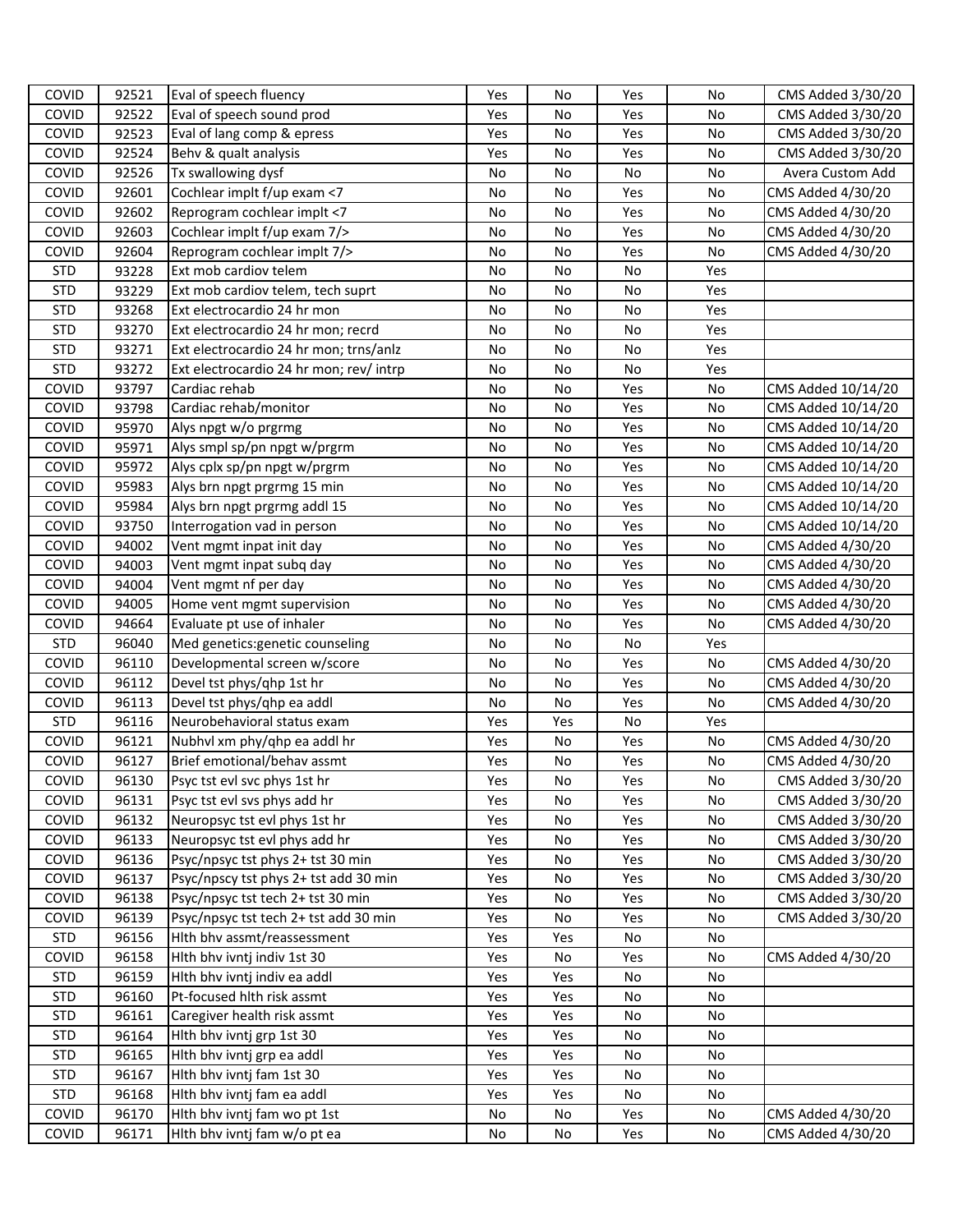| COVID        | 97110 | Therap px 15 min                | No  | No  | Yes | No  | CMS Added 3/30/20 |
|--------------|-------|---------------------------------|-----|-----|-----|-----|-------------------|
| COVID        | 97112 | Therap px neuromusc 15 min      | No  | No  | Yes | No  | CMS Added 3/30/20 |
| COVID        | 97116 | Therap px gait trng 15 min      | No  | No  | Yes | No  | CMS Added 3/30/20 |
| COVID        | 97151 | Bhv id assmt by phys/qhp        | No  | No  | Yes | No  | CMS Added 4/30/20 |
| COVID        | 97152 | Bhv ID suprt 15 min             | No  | No  | Yes | No  | CMS Added 4/30/20 |
| COVID        | 97153 | Adapt bhy tx tech 15 min        | No  | No  | Yes | No  | CMS Added 4/30/20 |
| COVID        | 97154 | Grp adapt bhy tx by tech        | No  | No  | Yes | No  | CMS Added 4/30/20 |
| COVID        | 97155 | Adapt bhy tx phys 15 min        | No  | No  | Yes | No  | CMS Added 4/30/20 |
| COVID        | 97156 | Family adapt bhv tx phys 15 min | No  | No  | Yes | No  | CMS Added 4/30/20 |
| COVID        | 97157 | Mult fam adapt bhv tx gdn       | No  | No  | Yes | No  | CMS Added 4/30/20 |
| COVID        | 97158 | Grp adapt bhy tx by phy/qhp     | No  | No  | Yes | No  | CMS Added 4/30/20 |
| COVID        | 97161 | PT eval low                     | No  | No  | Yes | No  | CMS Added 3/30/20 |
| COVID        | 97162 | PT eval mod                     | No  | No  | Yes | No  | CMS Added 3/30/20 |
| COVID        | 97163 | PT eval high cmplx              | No  | No  | Yes | No  | CMS Added 3/30/20 |
| COVID        | 97164 | PT re-eval                      | No  | No  | Yes | No  | CMS Added 3/30/20 |
| COVID        | 97165 | OT eval low                     | No  | No  | Yes | No  | CMS Added 3/30/20 |
| COVID        | 97166 | OT eval mod                     | No  | No  | Yes | No  | CMS Added 3/30/20 |
| COVID        | 97167 | OT eval high cmplx              | No  | No  | Yes | No  | CMS Added 3/30/20 |
| COVID        | 97168 | OT eval complx                  | No  | No  | Yes | No  | CMS Added 3/30/20 |
| COVID        | 97530 | Therap activit                  | No  | No  | Yes | No  | CMS Added 4/30/20 |
| COVID        | 97535 | Self care/home mgmt             | Yes | No  | Yes | No  | CMS Added 3/30/20 |
| COVID        | 97542 | Wheelchair mngment training     | No  | No  | Yes | No  | CMS Added 4/30/20 |
| COVID        | 97750 | Phys perfrm test                | No  | No  | Yes | No  | CMS Added 3/30/20 |
| COVID        | 97755 | Asstv techn assmt 15 min        | No  | No  | Yes | No  | CMS Added 3/30/20 |
| COVID        | 97760 | Orthotics mgmt & trng 15 min    | No  | No  | Yes | No  | CMS Added 3/30/20 |
| COVID        | 97761 | Prosthetics trng 15 min         | No  | No  | Yes | No  | CMS Added 3/30/20 |
| <b>STD</b>   | 97802 | Medical nutrition indiv in      | Yes | Yes | No  | Yes |                   |
| <b>STD</b>   | 97803 | Med nutrition indiv subseq      | Yes | Yes | No  | Yes |                   |
| <b>STD</b>   | 97804 | Medical nutrition group         | Yes | Yes | No  | Yes |                   |
| <b>STD</b>   | 98960 | Educ/train 30 min each pat      | No  | No  | No  | Yes |                   |
| <b>STD</b>   | 98961 | Educ/train 30 min 2-4 pat       | No  | No  | No  | Yes |                   |
| <b>STD</b>   | 98962 | Educ/train 30 min 5-8 pat       | No  | No  | No  | Yes |                   |
| COVID        | 98966 | Nonphys telep assess 5-10 min   | No  | No  | No  | No  | CMS Added 3/30/20 |
| COVID        | 98967 | Nonphys telep assess 11-20 min  | No  | No  | No  | No  | CMS Added 3/30/20 |
| COVID        | 98968 | Nonphys telep assess 21-30 min  | No  | No  | No  | No  | CMS Added 3/30/20 |
| COVID        | 99091 | Coll & interp physiol data      | No  | No  | No  | No  | CMS Added 3/30/20 |
| <b>STD</b>   | 99201 | Office/outpatient visit new     | No  | Yes | No  | Yes |                   |
| <b>STD</b>   | 99202 | Office/outpatient visit new     | No  | Yes | No  | Yes |                   |
| <b>STD</b>   | 99203 | Office/outpatient visit new     | No  | Yes | No  | Yes |                   |
| <b>STD</b>   | 99204 | Office/outpatient visit new     | No  | Yes | No  | Yes |                   |
| <b>STD</b>   | 99205 | Office/outpatient visit new     | No  | Yes | No  | Yes |                   |
| <b>STD</b>   | 99211 | Office/outpatient visit est     | No  | Yes | No  | No  |                   |
| <b>STD</b>   | 99212 | Office/outpatient visit est     | No  | Yes | No  | Yes |                   |
| <b>STD</b>   | 99213 | Office/outpatient visit est     | No  | Yes | No  | Yes |                   |
| <b>STD</b>   | 99214 | Office/outpatient visit est     | No  | Yes | No  | Yes |                   |
| <b>STD</b>   | 99215 | Office/outpatient visit est     | No  | Yes | No  | Yes |                   |
| <b>COVID</b> | 99217 | Obsrv care dischrg              | No  | No  | Yes | No  | CMS Added 3/30/20 |
| COVID        | 99218 | Init obsrv care/day 30 min      | No  | No  | Yes | No  | CMS Added 3/30/20 |
| COVID        | 99219 | Init obsrv care/day 50 min      | No  | No  | Yes | No  | CMS Added 3/30/20 |
| COVID        | 99220 | Init obsrv care/day 70 min      | No  | No  | Yes | No  | CMS Added 3/30/20 |
| <b>COVID</b> | 99221 | Init hosp care/day 30 min       | No  | No  | Yes | No  | CMS Added 3/30/20 |
| <b>COVID</b> | 99222 | Init hosp care/day 50 min       | No  | No  | Yes | No  | CMS Added 3/30/20 |
| COVID        | 99223 | Init hosp care/day 70 min       | No  | No  | Yes | No  | CMS Added 3/30/20 |
| COVID        | 99224 | Sbsq obsrv care/day 15 min      | No  | No  | Yes | No  | CMS Added 3/30/20 |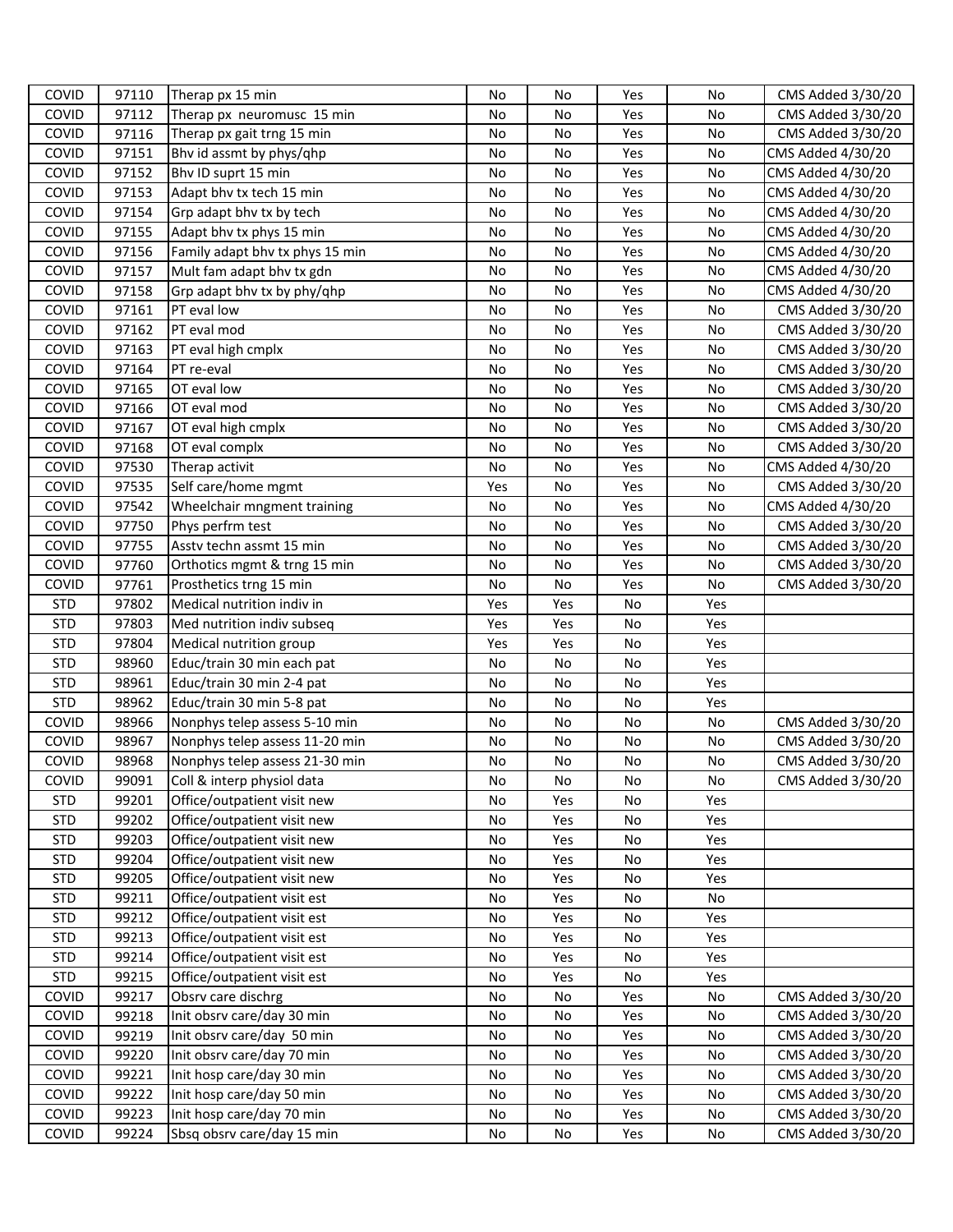| <b>COVID</b>   | 99225          | Sbsq obsrv care/day 25 min                                    | No         | No       | Yes        | No       | CMS Added 3/30/20                      |
|----------------|----------------|---------------------------------------------------------------|------------|----------|------------|----------|----------------------------------------|
| <b>COVID</b>   | 99226          | Sbsq obsrv care/day 35 min                                    | No         | No       | Yes        | No       | CMS Added 3/30/20                      |
| <b>STD</b>     | 99231          | Subsequent hospital care                                      | No         | Yes      | No         | Yes      |                                        |
| <b>STD</b>     | 99232          | Subsequent hospital care                                      | No         | Yes      | No         | Yes      |                                        |
| <b>STD</b>     | 99233          | Subsequent hospital care                                      | No         | Yes      | No         | Yes      |                                        |
| COVID          | 99234          | Obsrv/init inpt care 40 min                                   | No         | No       | Yes        | No       | CMS Added 3/30/20                      |
| COVID          | 99235          | Obsrv/inpt care 50 min                                        | No         | No       | Yes        | No       | CMS Added 3/30/20                      |
| COVID          | 99236          | Obsrv/inpt care adm/dschrg 55 min                             | No         | No       | Yes        | No       | CMS Added 3/30/20                      |
| COVID          | 99238          | Hosp dschrg < 30 min                                          | No         | No       | Yes        | No       | CMS Added 3/30/20                      |
| COVID          | 99239          | Hosp dschrg > 30 min                                          | No         | No       | Yes        | No       | CMS Added 3/30/20                      |
| COVID          | 99281          | ER visit limited                                              | No         | No       | Yes        | No       | CMS Added 3/30/20                      |
| COVID          | 99282          | ER visit low sev                                              | No         | No       | Yes        | No       | CMS Added 3/30/20                      |
| COVID          | 99283          | ER visit moderate sev                                         | No         | No       | Yes        | No       | CMS Added 3/30/20                      |
| COVID          | 99284          | ER visit high sev                                             | No         | No       | Yes        | No       | CMS Added 3/30/20                      |
| COVID          | 99285          | ER visit hgh sev & threat                                     | No         | No       | Yes        | No       | CMS Added 3/30/20                      |
| COVID          | 99291          | Critcl care init 30-74 min                                    | No         | No       | Yes        | No       | CMS Added 3/30/20                      |
| COVID          | 99292          | Critcl care add 30 min                                        | No         | No       | Yes        | No       | CMS Added 3/30/20                      |
| COVID          | 99304          | Init nursng facity care/25 min                                | No         | No       | Yes        | No       | CMS Added 3/30/20                      |
| COVID          | 99305          | Init nursng faclty care/35 min                                | No         | No       | Yes        | No       | CMS Added 3/30/20                      |
| COVID          | 99306          | Init nursng faclty care/45 min                                | No         | No       | Yes        | No       | CMS Added 3/30/20                      |
| <b>STD</b>     | 99307          | Nursing fac care subseq                                       | No         | Yes      | No         | Yes      |                                        |
| <b>STD</b>     | 99308          | Nursing fac care subseq                                       | No         | Yes      | No         | Yes      |                                        |
| <b>STD</b>     | 99309          | Nursing fac care subseq                                       | No         | Yes      | No         | Yes      |                                        |
| <b>STD</b>     | 99310          | Nursing fac care subseq                                       | No         | Yes      | No         | Yes      |                                        |
| COVID          | 99315          | Nursng facity dschrg <30 min                                  | No         | No       | Yes        | No       | CMS Added 3/30/20                      |
| COVID          | 99316          | Nursng facity dschrg >30 min                                  | No         | No       | Yes        | No       | CMS Added 3/30/20                      |
| COVID          | 99324          | Domicil/r-home visit new pat                                  | No         | No       | Yes        | No       | CMS Added 4/30/20                      |
| COVID          | 99325          | Domicil/r-home visit new pat                                  | No         | No       | Yes        | No       | CMS Added 4/30/20                      |
| COVID          | 99326          | Domicil/r-home visit new pat                                  | No         | No       | Yes        | No       | CMS Added 4/30/20                      |
| COVID          | 99327          | Domicil/rest home np hi sever/60 min                          | No         | No       | Yes        | No       | CMS Added 3/30/20                      |
| COVID          | 99328          | Domicil/rest home np new prob/75 min                          | No         | No       | Yes        | No       | CMS Added 3/30/20                      |
| COVID          | 99334          | Domicil/rest home est pt/15 min                               | No         | No       | Yes        | No       | CMS Added 3/30/20                      |
| COVID          | 99335          | Domicil/rest home est pt/25 min                               | No         | No       | Yes        | No       | CMS Added 3/30/20                      |
| COVID          | 99336          | Domicil/rest home est pt/40 min                               | No         | No       | Yes        | No       | CMS Added 3/30/20                      |
| COVID          | 99337          | Domicil/rest home ext pt/60 min                               | No         | No       | Yes        | No       | CMS Added 3/30/20                      |
| COVID          | 99341          | Home visit np/20 min                                          | No         | No       | Yes        | No       | CMS Added 3/30/20                      |
| COVID          | 99342          | Home visit np/30 min                                          | No         | No       | Yes        | No       | CMS Added 3/30/20                      |
| COVID          | 99343          | Home visit np/45 min                                          | No         | No       | Yes        | No       | CMS Added 3/30/20                      |
| COVID          | 99344          | Home visit np/60 min                                          | No         | No       | Yes        | No       | CMS Added 3/30/20                      |
| COVID          | 99345          | Home visit np/70 min                                          | No         | No       | Yes        | No       | CMS Added 3/30/20                      |
| COVID          | 99347          | Home visit est pt/15 min                                      | No         | No       | Yes        | No       | CMS Added 3/30/20                      |
| COVID          | 99348          | Home visit est pt/25 min                                      | No         | No       | Yes        | No       | CMS Added 3/30/20                      |
| COVID          | 99349          | Home visit est pt/40 min                                      | No         | No       | Yes        | No       | CMS Added 3/30/20                      |
| COVID          | 99350          | Home visit est pt/60 min                                      | No         | No       | Yes        | No       | CMS Added 3/30/20                      |
| <b>STD</b>     | 99354          | Prolonged service office                                      | Yes        | Yes      | No         | Yes      |                                        |
| <b>STD</b>     |                | Prolonged service office                                      | Yes        | Yes      | No         | Yes      |                                        |
| <b>STD</b>     | 99355          |                                                               |            |          |            |          |                                        |
|                | 99356          | Prolonged service inpatient                                   | Yes        | Yes      | No         | No       |                                        |
| <b>STD</b>     | 99357          | Prolonged service inpatient                                   | Yes        | Yes      | No         | No       |                                        |
| <b>STD</b>     | 99406          | Behav chng smoking 3-10 min                                   | Yes        | Yes      | No         | Yes      |                                        |
| <b>STD</b>     | 99407          | Behav chng smoking > 10 min                                   | Yes        | Yes      | No         | Yes      |                                        |
| <b>STD</b>     | 99408          | Behav chng alcohol/subs 15-30 min                             | No         | No       | No         | Yes      |                                        |
| <b>STD</b>     | 99409          | Behav chng alcohol/subs > 30 min                              | No         | No       | No         | Yes      |                                        |
| COVID<br>COVID | 99441<br>99442 | Phys/qhp telep eval 5-10 min<br>Phys/qhp telep eval 11-20 min | Yes<br>Yes | No<br>No | Yes<br>Yes | No<br>No | CMS Added 3/30/20<br>CMS Added 3/30/20 |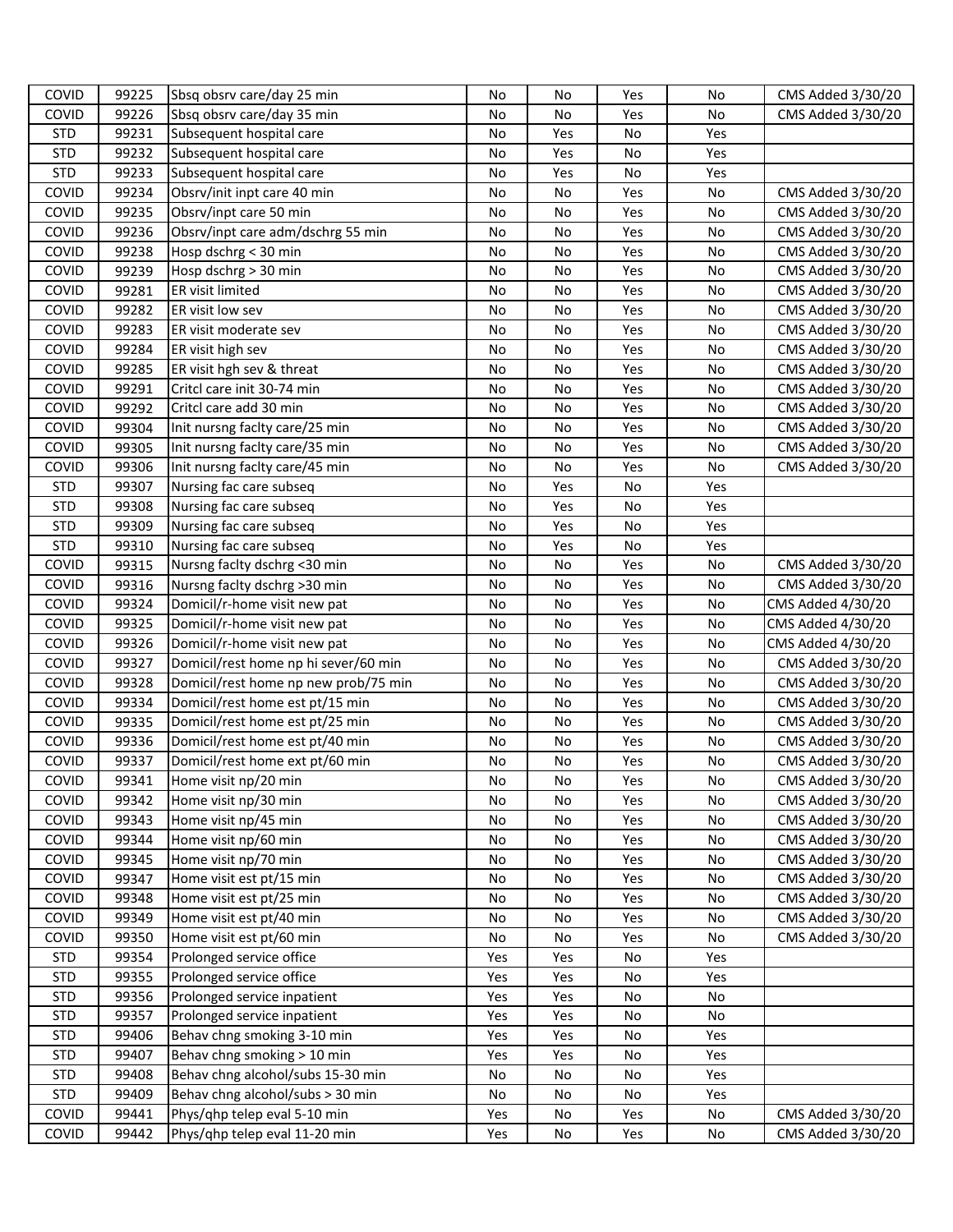| COVID      | 99443 | Phys/qhp telep eval 21-20 min               | Yes | No  | Yes | No  | CMS Added 3/30/20  |
|------------|-------|---------------------------------------------|-----|-----|-----|-----|--------------------|
| COVID      | 99457 | Remte physiol monitor first 20 min          | No  | No  | No  | No  | CMS Added 3/30/20  |
| COVID      | 99458 | Remte physiol monitor add 20 min            | No  | No  | No  | No  | CMS Added 3/30/20  |
| COVID      | 99468 | Init neonate crtl care/day <28 days old     | No  | No  | Yes | No  | CMS Added 3/30/20  |
| COVID      | 99469 | Sbsq neonate crtl care/day <28 days old     | No  | No  | Yes | No  | CMS Added 3/30/20  |
| COVID      | 99471 | Init ped crtl care/day >28 days old         | No  | No  | Yes | No  | CMS Added 3/30/20  |
| COVID      | 99472 | Sbsq ped crtl care/day >28 days old         | No  | No  | Yes | No  | CMS Added 3/30/20  |
| COVID      | 99473 | Self meas BP pt ed/trng                     | No  | No  | Yes | No  | CMS Added 3/30/20  |
| COVID      | 99474 | Self meas BP 2 rdgs                         | No  | No  | No  | No  | CMS Added 3/30/20  |
| COVID      | 99475 | Init ped crtcl care/day 2-5 yrs old         | No  | No  | Yes | No  | CMS Added 3/30/20  |
| COVID      | 99476 | Sbsq ped crtcl care/day 2-5 yrs old         | No  | No  | Yes | No  | CMS Added 3/30/20  |
| COVID      | 99477 | Init neonate not crtl care/dau <28 days old | No  | No  | Yes | No  | CMS Added 3/30/20  |
| COVID      | 99478 | Sbsq intv care infant <1500 grams           | No  | No  | Yes | No  | CMS Added 3/30/20  |
| COVID      | 99479 | Ic lbw inf 1500-2500 g subsq                | No  | No  | Yes | No  | CMS Added 3/30/20  |
| COVID      | 99480 | Ic inf pbw 2501-5000 g subsq                | No  | No  | Yes | No  | CMS Added 3/30/20  |
| COVID      | 99483 | Assmt & care planning                       | No  | No  | Yes | No  | CMS Added 3/30/20  |
| COVID      | 99493 | Sbsq psych collab care mgmt first 60 min    | No  | No  | No  | No  | CMS Added 3/30/20  |
| COVID      | 99494 | Init/sbsq psych collab care add 30 min      | No  | No  | No  | No  | CMS Added 3/30/20  |
| <b>STD</b> | 99495 | Trans care mgmt 14 day disch                | No  | Yes | No  | Yes |                    |
| <b>STD</b> | 99496 | Trans care mgmt 7 day disch                 | No  | Yes | No  | Yes |                    |
| <b>STD</b> | 99497 | Advncd care plan 30 min                     | Yes | Yes | No  | No  |                    |
| <b>STD</b> | 99498 | Advncd are plan addl 30 min                 | Yes | Yes | No  | No  |                    |
| COVID      | 0373T | Adapt bhv tx ea 15 min                      | No  | No  | Yes | No  | CMS Added 4/30/20  |
| COVID      | S9152 | Speech therapy, re-eval                     | No  | No  | Yes | No  | CMS Added 4/30/20  |
| COVID      | 0362T | Bhv id suprt assmt ea 15 min                | No  | No  | Yes | No  | CMS Added 4/30/20  |
| <b>STD</b> | G0108 | Diab manage trn per indiv                   | Yes | Yes | No  | No  |                    |
| <b>STD</b> | G0109 | Diab manage trn ind/group                   | Yes | Yes | No  | No  |                    |
| <b>STD</b> | G0270 | Mnt subs tx for change dx                   | Yes | Yes | No  | No  |                    |
| <b>STD</b> | G0296 | Visit to determ Idct elig                   | Yes | Yes | No  | No  |                    |
| <b>STD</b> | G0396 | Alcohol/subs interv 15-30mn                 | Yes | Yes | No  | No  |                    |
| <b>STD</b> | G0397 | Alcohol/subs interv >30 min                 | Yes | Yes | No  | No  |                    |
| <b>STD</b> | G0406 | Inpt/tele follow up 15                      | Yes | Yes | No  | No  |                    |
| <b>STD</b> | G0407 | Inpt/tele follow up 25                      | Yes | Yes | No  | No  |                    |
| <b>STD</b> | G0408 | Inpt/tele follow up 35                      | Yes | Yes | No  | No  |                    |
| COVID      | G0410 | Grp psych partial hosp 45-50                | No  | No  | Yes | No  | CMS Added 4/30/20  |
| <b>STD</b> | G0420 | Ed svc ckd ind per session                  | Yes | Yes | No  | No  |                    |
| <b>STD</b> | G0421 | Ed svc ckd grp per session                  | Yes | Yes | No  | No  |                    |
| COVID      | G0422 | Intens cardiac rehab w/exerc                | No  | No  | Yes | No  | CMS Added 10/14/20 |
| COVID      | G0423 | Intens cardiac rehab no exer                | No  | No  | Yes | No  | CMS Added 10/14/20 |
| COVID      | G0424 | Pulmonary rehab w exer                      | No  | No  | Yes | No  | CMS Added 10/14/20 |
| <b>STD</b> | G0425 | Inpt/ed teleconsult30                       | Yes | Yes | No  | No  |                    |
| <b>STD</b> | G0426 | Inpt/ed teleconsult50                       | Yes | Yes | No  | No  |                    |
| <b>STD</b> | G0427 | Inpt/ed teleconsult70                       | Yes | Yes | No  | No  |                    |
| <b>STD</b> | G0436 | Tobacco-use counsel 3-10 min                | Yes | Yes | No  | No  |                    |
| <b>STD</b> | G0437 | Tobacco-use counsel>10min                   | Yes | Yes | No  | No  |                    |
| <b>STD</b> | G0438 | Ppps, initial visit                         | Yes | Yes | No  | No  |                    |
| <b>STD</b> | G0439 | Ppps, subseq visit                          | Yes | Yes | No  | No  |                    |
| <b>STD</b> | G0442 | Annual alcohol screen 15 min                | Yes | Yes | No  | No  |                    |
| <b>STD</b> | G0443 | Brief alcohol misuse counsel                | Yes | Yes | No  | No  |                    |
| <b>STD</b> | G0444 | Depression screen annual                    | Yes | Yes | No  | No  |                    |
| <b>STD</b> | G0445 | High inten beh couns std 30m                | Yes | Yes | No  | No  |                    |
| <b>STD</b> | G0446 | Intens behave ther cardio dx                | Yes | Yes | No  | No  |                    |
| <b>STD</b> | G0447 | Behavior counsel obesity 15m                | Yes | Yes | No  | No  |                    |
| <b>STD</b> | G0459 | Telehealth inpt pharm mgmt                  | Yes | Yes | No  | No  |                    |